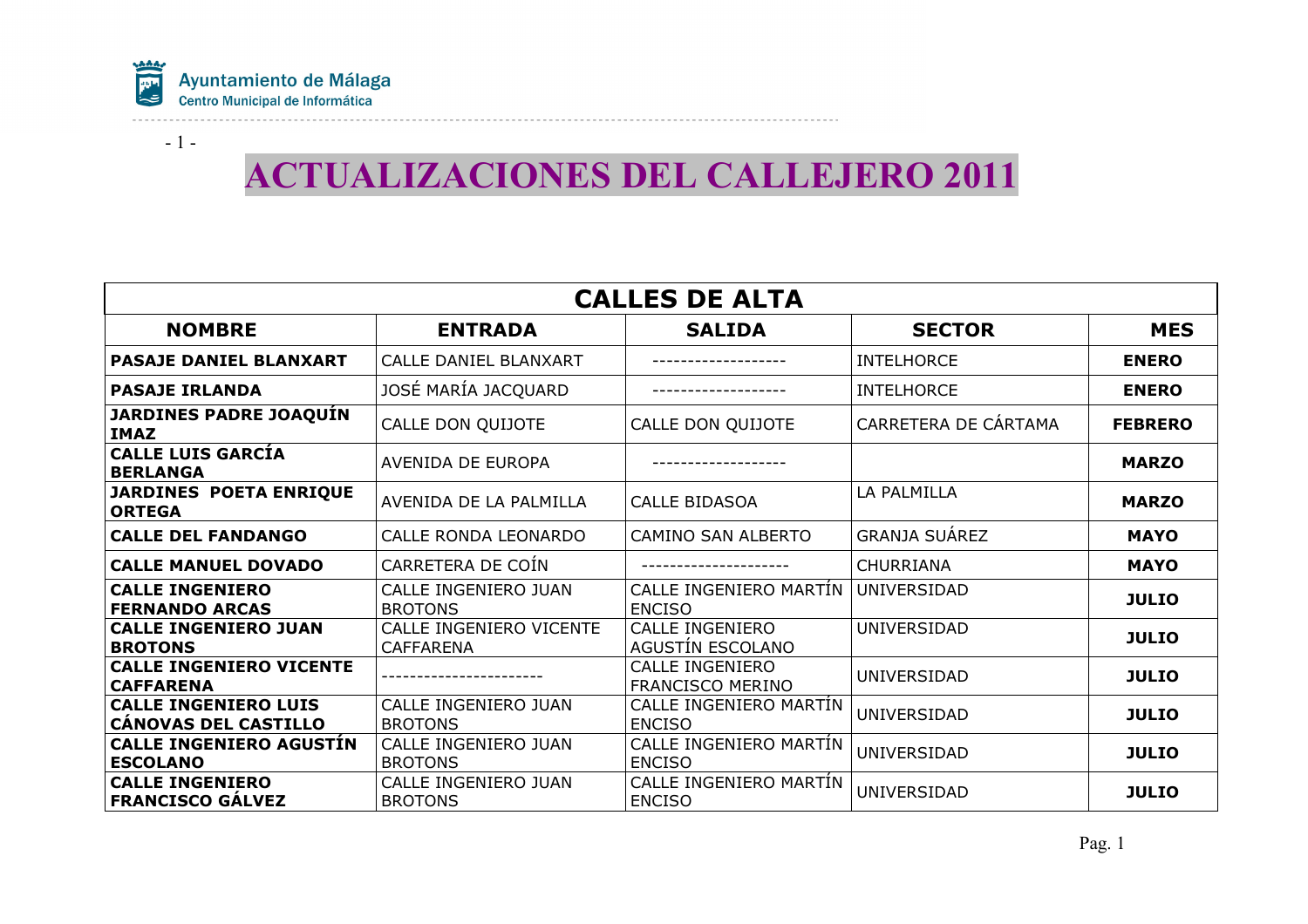

| <b>CALLES DE ALTA</b>                                |                                             |                                                   |                    |                   |  |  |  |
|------------------------------------------------------|---------------------------------------------|---------------------------------------------------|--------------------|-------------------|--|--|--|
| <b>NOMBRE</b>                                        | <b>ENTRADA</b>                              | <b>SALIDA</b>                                     | <b>SECTOR</b>      | <b>MES</b>        |  |  |  |
| <b>CALLE INGENIERO LUIS</b><br><b>LÓPEZ PELÁEZ</b>   | CALLE INGENIERO VICENTE<br><b>CAFFARENA</b> | <b>CALLE INGENIERO</b><br>AGUSTÍN ESCOLANO        | UNIVERSIDAD        | <b>JULIO</b>      |  |  |  |
| <b>CALLE INGENIERO MARTÍN</b><br><b>ENCISO</b>       | CALLE INGENIERO FERNANDO<br><b>ARCAS</b>    | <b>CALLE INGENIERO</b><br>AGUSTÍN ESCOLANO        | UNIVERSIDAD        | <b>JULIO</b>      |  |  |  |
| <b>CALLE INGENIERO</b><br><b>FRANCISCO MERINO</b>    | CALLE INGENIERO VICENTE<br><b>CAFFARENA</b> | <b>CALLE INGENIERO</b><br>AGUSTÍN ESCOLANO        | UNIVERSIDAD        | <b>JULIO</b>      |  |  |  |
| <b>CALLE INGENIERO EMILIO</b><br><b>MIRANDA</b>      | CALLE INGENIERO FERNANDO<br><b>ARCAS</b>    | <b>CALLE INGENIERO</b><br>FRANCISCO GÁLVEZ        | UNIVERSIDAD        | <b>JULIO</b>      |  |  |  |
| <b>CALLE INGENIERO ANTONIO</b><br><b>MOLINA</b>      | CALLE LUIS CÁNOVAS DEL<br><b>CASTILLO</b>   | <b>CALLE INGENIERO</b><br>AGUSTÍN ESCOLANO        | UNIVERSIDAD        | <b>JULIO</b>      |  |  |  |
| <b>CALLE INGENIERO</b><br><b>RODRÍGUEZ PARADINAS</b> | CALLE INGENIERO JUAN<br><b>BROTONS</b>      | <b>CALLE INGENIERO</b><br><b>FRANCISCO MERINO</b> | UNIVERSIDAD        | <b>JULIO</b>      |  |  |  |
| <b>PASAJE REBUJINA</b>                               | <b>CALLE CASTAÑUELAS</b>                    | <b>CALLE ROMERITO</b>                             | <b>CASTAÑETAS</b>  | <b>JULIO</b>      |  |  |  |
| <b>CARRIL SUBIDA GIBRALFARO</b>                      | <b>CALLE MUNDO NUEVO</b>                    | <b>CAMINO GIBRALFARO</b>                          | <b>GIBRALFARO</b>  | <b>AGOSTO</b>     |  |  |  |
| <b>CALLE MERCURIO</b>                                | CAMINO DE OROZCO                            | <b>CALLE GALAXIA</b>                              | PUERTO DE LA TORRE | <b>SEPTIEMBRE</b> |  |  |  |
| <b>CALLE URANO</b>                                   | CAMINO DE OROZCO                            | <b>CALLE MERCURIO</b>                             | PUERTO DE LA TORRE | <b>SEPTIEMBRE</b> |  |  |  |
| <b>CALLE VENUS</b>                                   | <b>CALLE ETER</b>                           | <b>CALLE MERCURIO</b>                             | PUERTO DE LA TORRE | <b>SEPTIEMBRE</b> |  |  |  |
| <b>PLAZA MANOS UNIDAS</b>                            | <b>CALLE ORSON WELLES</b>                   | AVENIDA LOPE DE VEGA                              | <b>TEATINOS</b>    | <b>NOVIEMBRE</b>  |  |  |  |
| <b>BULEVAR MARGARITA SALAS</b>                       | <b>CALLE STEVE JOBS</b>                     | <b>CALLE HILL GATES</b>                           | PARQUE TECNOLÓGICO | <b>NOVIEMBRE</b>  |  |  |  |
| <b>CALLE BILL GATES</b>                              | <b>BULEVAR MARGARITA SALAS</b>              | CALLE SEVERO OCHOA                                | PARQUE TECNOLÓGICO | <b>NOVIEMBRE</b>  |  |  |  |
| <b>CALLE PIERRE LAFFITTE</b>                         | <b>BULEVAR MARGARITA SALAS</b>              | <b>BULEVAR MARGARITA</b><br><b>SALAS</b>          | PARQUE TECNOLÓGICO | <b>NOVIEMBRE</b>  |  |  |  |
| <b>CALLE STEVE JOBS</b>                              | AVENIDA ADOLFO SUÁREZ                       | <b>BULEVAR MARGARITA</b><br><b>SALAS</b>          | PARQUE TECNOLÓGICO | <b>NOVIEMBRE</b>  |  |  |  |
| <b>CALLE JAMES MAXWELL</b>                           | CALLE SEVERO OCHOA                          | AVENIDA ADOLFO SUÁREZ                             | PARQUE TECNOLÓGICO | <b>NOVIEMBRE</b>  |  |  |  |
| <b>CALLE FREDERICK TERMAN</b>                        | CALLE SEVERO OCHOA                          |                                                   | PARQUE TECNOLÓGICO | <b>NOVIEMBRE</b>  |  |  |  |
| <b>AVENIDA ADOLFO SUÁREZ</b>                         | <b>CARRIL DE LA BODEGA</b>                  | <b>CALLE BILL GATES</b>                           | PARQUE TECNOLÓGICO | <b>NOVIENBRE</b>  |  |  |  |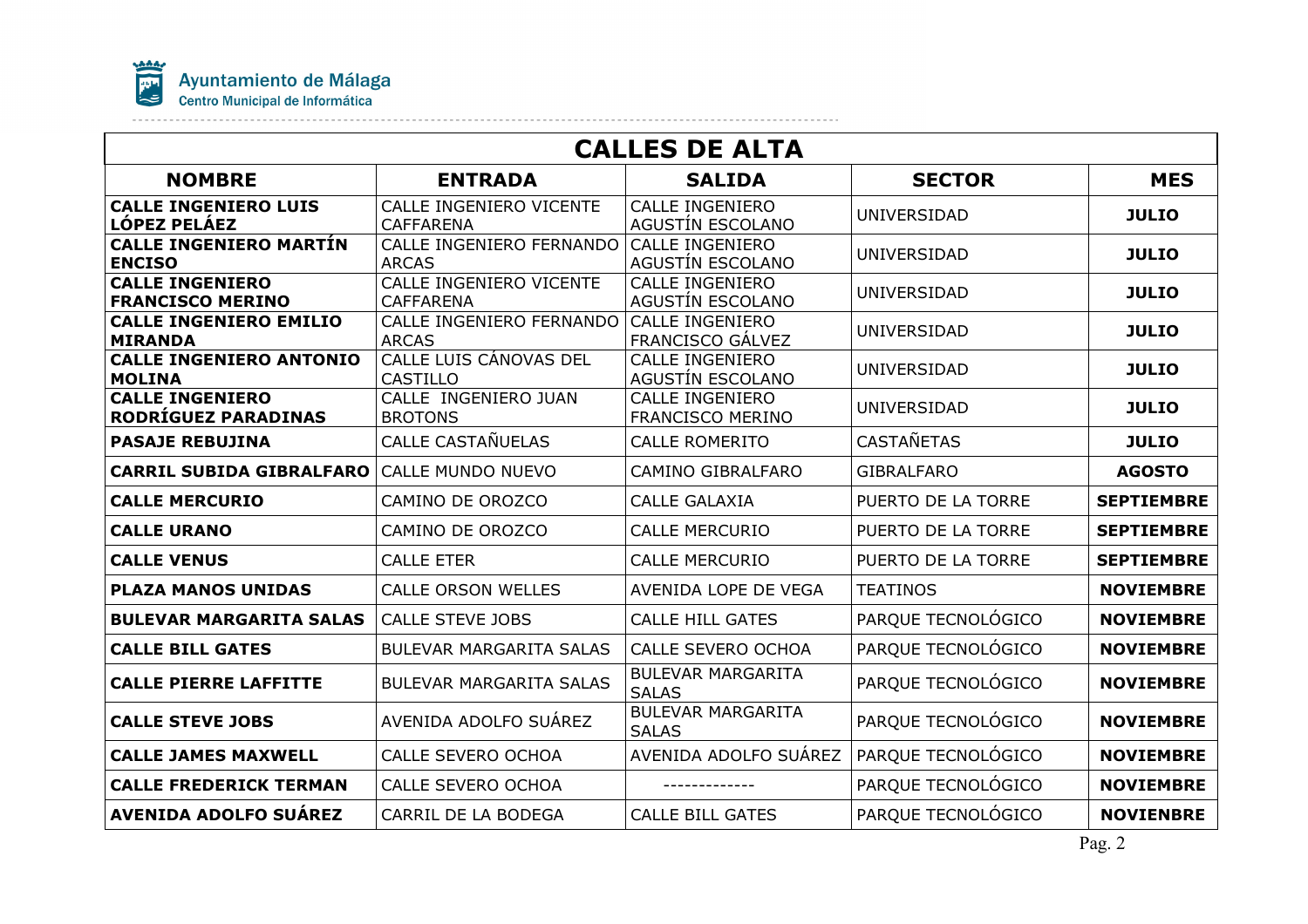

| <b>CALLES DE ALTA</b>                        |                |                                       |               |                  |  |  |  |
|----------------------------------------------|----------------|---------------------------------------|---------------|------------------|--|--|--|
| <b>NOMBRE</b>                                | <b>ENTRADA</b> | <b>SALIDA</b>                         | <b>SECTOR</b> | <b>MES</b>       |  |  |  |
| PASAJE JOSÉ CARLOS CABRA AVENIDA JANE BOWLES |                | CALLE CONRAD ADENAUER   LAS VIRREINAS |               | <b>DICIEMBRE</b> |  |  |  |
|                                              |                |                                       |               |                  |  |  |  |
|                                              |                |                                       |               |                  |  |  |  |
|                                              |                |                                       |               |                  |  |  |  |
|                                              |                |                                       |               |                  |  |  |  |
|                                              |                |                                       |               |                  |  |  |  |
|                                              |                |                                       |               |                  |  |  |  |
|                                              |                |                                       |               |                  |  |  |  |
|                                              |                |                                       |               |                  |  |  |  |
|                                              |                |                                       |               |                  |  |  |  |
|                                              |                |                                       |               |                  |  |  |  |
|                                              |                |                                       |               |                  |  |  |  |
|                                              |                |                                       |               |                  |  |  |  |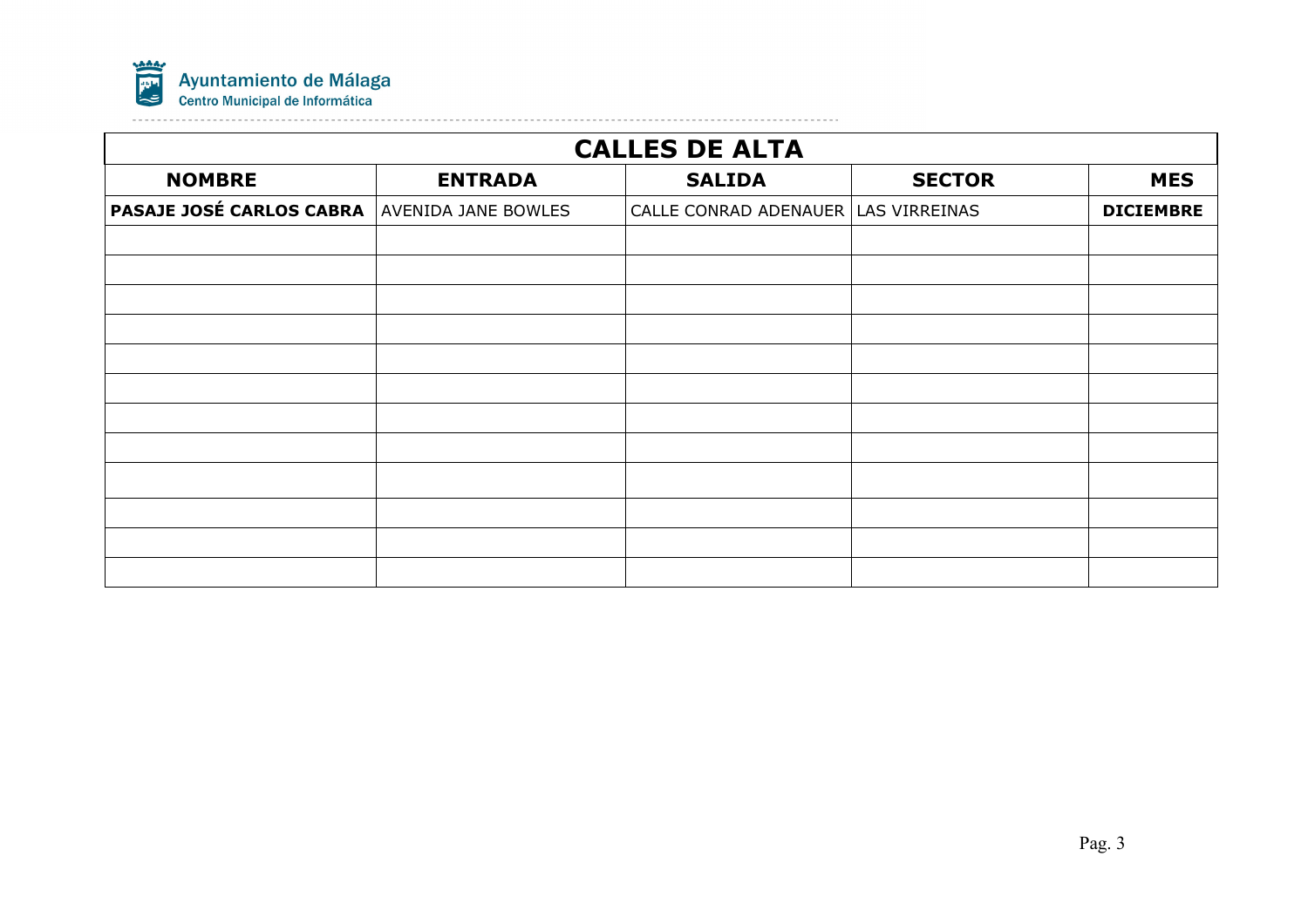

| <b>CALLES DE BAJA</b>                           |                              |               |                         |                  |  |  |  |
|-------------------------------------------------|------------------------------|---------------|-------------------------|------------------|--|--|--|
| <b>NOMBRE</b>                                   | <b>ENTRADA</b>               | <b>SALIDA</b> | <b>SECTOR</b>           | <b>MES</b>       |  |  |  |
| <b>CALLE AMÓS</b>                               | <b>CALLE CISTER</b>          |               | <b>CENTRO HISTÓRICO</b> | Febrero          |  |  |  |
| <b>CALLE REBANADILLA</b>                        | AVENIDA VELÁZQUEZ            |               | SAN ISIDRO              | <b>JUNIO</b>     |  |  |  |
| DISEMINADO VILLAZO BAJO                         | <b>CALLE PALOMETA</b>        |               | <b>JARAZMÍN</b>         | <b>DICIEMBRE</b> |  |  |  |
| <b>DISEMINADO NOGALES</b>                       | <b>CUESTA DEL ESPARTAL</b>   |               | NÚCLEO LOS PINTADOS     | <b>DICIEMBRE</b> |  |  |  |
| <b>DISEMINADO GRANJA LA</b><br><b>ASCENSIÓN</b> |                              |               | --------------------    | <b>DICIEMBRE</b> |  |  |  |
| <b>CALLE DE LA JUVENTUD</b>                     | AVENIDA DE LAS<br>MALAGUEÑAS |               | <b>RECINTO FERIAL</b>   | <b>AGOSTO</b>    |  |  |  |
|                                                 |                              |               |                         |                  |  |  |  |
|                                                 |                              |               |                         |                  |  |  |  |
|                                                 |                              |               |                         |                  |  |  |  |
|                                                 |                              |               |                         |                  |  |  |  |
|                                                 |                              |               |                         |                  |  |  |  |
|                                                 |                              |               |                         |                  |  |  |  |
|                                                 |                              |               |                         |                  |  |  |  |
|                                                 |                              |               |                         |                  |  |  |  |
|                                                 |                              |               |                         |                  |  |  |  |
|                                                 |                              |               |                         |                  |  |  |  |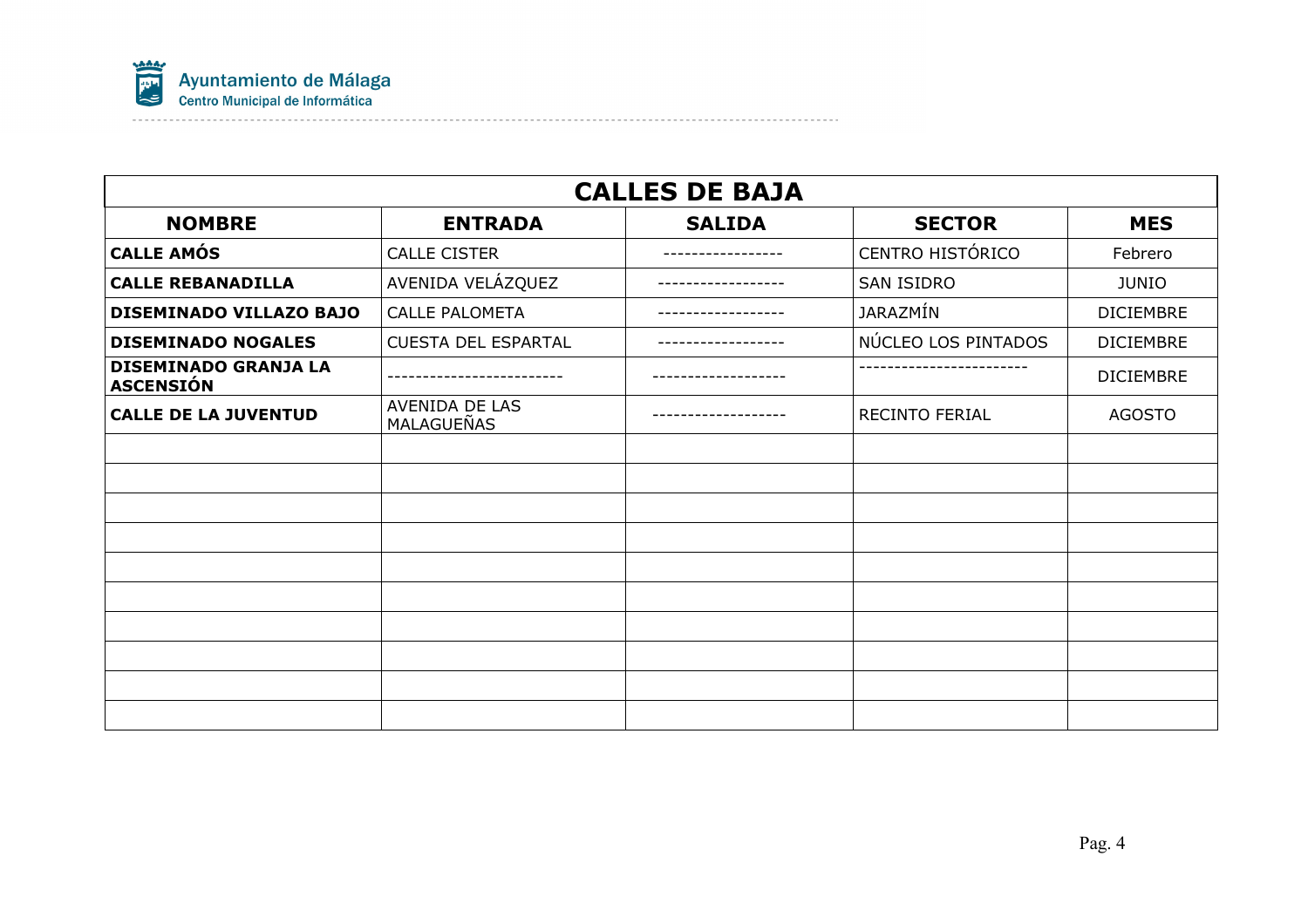

| <b>CAMBIOS DE NOMBRES</b> |                                      |                  |  |  |  |
|---------------------------|--------------------------------------|------------------|--|--|--|
| <b>NOMBRE ANTERIOR</b>    | <b>NOMBRE ACTUAL</b>                 | <b>MES</b>       |  |  |  |
| <b>CALLE GENERAL MOLA</b> | <b>CALLE O'DONELL</b>                | <b>FEBRERO</b>   |  |  |  |
| CALLE GENERAL SANJURJO    | <b>CALLE ESCRITOR ENRIQUE LLOVET</b> | <b>FEBRERO</b>   |  |  |  |
| PLAZA MANOLO SEGURA       | <b>PLAZA ARBOLADURA</b>              | <b>FEBRERO</b>   |  |  |  |
| CALLE DE LA JUVENTUD      | <b>CALLE TABLETOM</b>                | <b>AGOSTO</b>    |  |  |  |
| CALLE PALMA DE MALLORCA   | <b>CALLE JUBRIQUE</b>                | <b>DICIEMBRE</b> |  |  |  |
|                           |                                      |                  |  |  |  |
|                           |                                      |                  |  |  |  |
|                           |                                      |                  |  |  |  |
|                           |                                      |                  |  |  |  |
|                           |                                      |                  |  |  |  |
|                           |                                      |                  |  |  |  |
|                           |                                      |                  |  |  |  |
|                           |                                      |                  |  |  |  |
|                           |                                      |                  |  |  |  |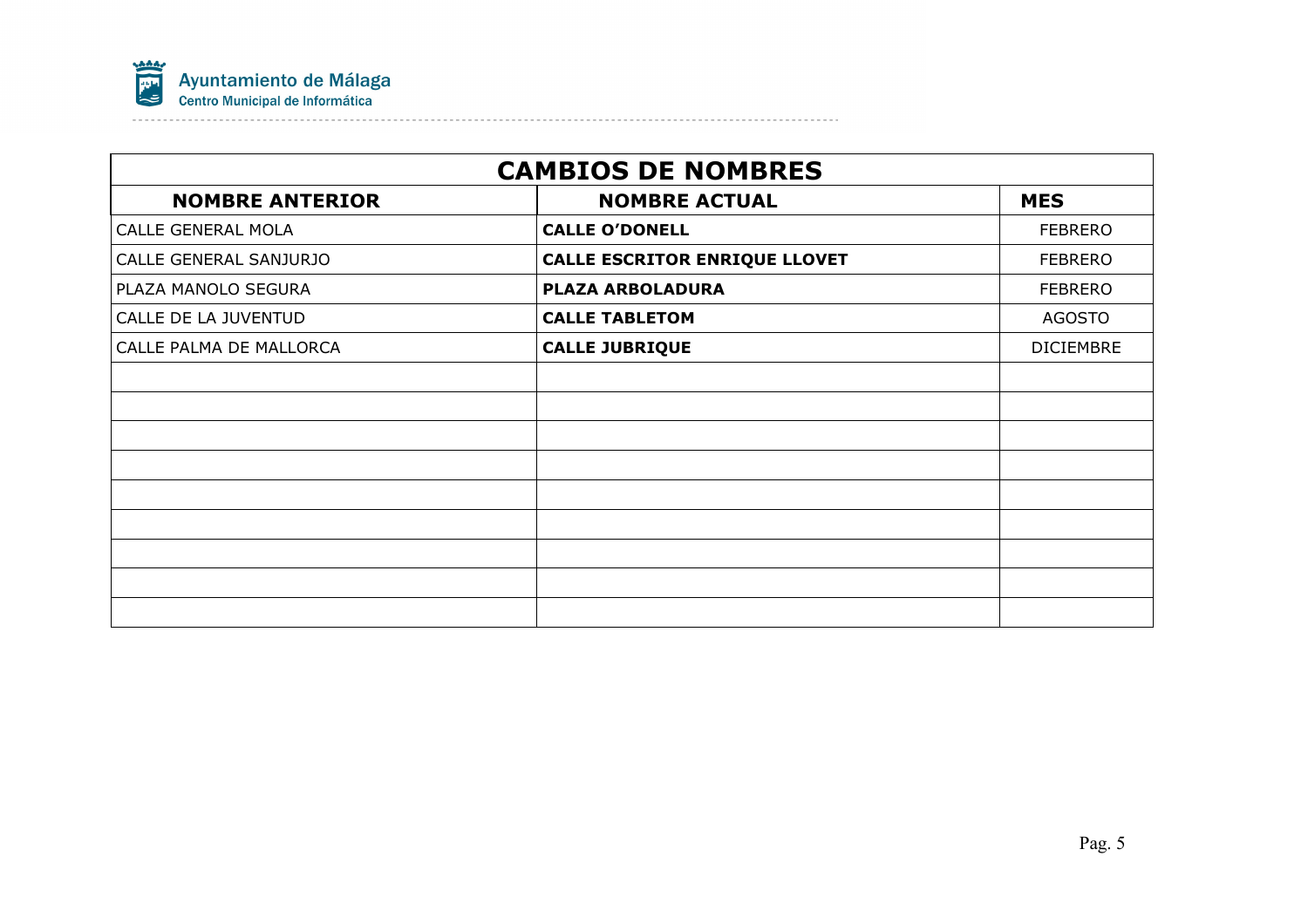

| <b>CAMBIOS DE DIRECCIONES</b> |                          |                |               |                                |                |                  |  |
|-------------------------------|--------------------------|----------------|---------------|--------------------------------|----------------|------------------|--|
|                               | <b>DIRECCIÓN ANTIGUA</b> |                |               |                                |                |                  |  |
| VÍA                           | <b>NOMBRE</b>            | <b>No</b>      | VÍA           | <b>NOMBRE</b>                  |                | <b>MES</b>       |  |
| <b>CALLE</b>                  | <b>JACINTO VERDAGUER</b> | 14             | <b>CALLE</b>  | <b>JACINTO VERDAGUER</b>       | 12             |                  |  |
| <b>CALLE</b>                  | <b>JACINTO VERDAGUER</b> | 16             | <b>CALLE</b>  | <b>JACINTO VERDAGUER</b>       | 14             | <b>ABRIL</b>     |  |
| <b>CALLE</b>                  | <b>JACINTO VERDAGUER</b> | 18             | <b>CALLE</b>  | <b>JACINTO VERDAGUER</b>       | 16             | <b>ABRIL</b>     |  |
| <b>CALLE</b>                  | <b>JACINTO VERDAGUER</b> | 20             | <b>CALLE</b>  | <b>JACINTO VERDAGUER</b>       | 16             | <b>ABRIL</b>     |  |
| <b>CALLE</b>                  | <b>JACINTO VERDAGUER</b> | 22             | <b>CALLE</b>  | <b>JACINTO VERDAGUER</b>       | 16             | <b>ABRIL</b>     |  |
| <b>CALLE</b>                  | <b>JACINTO VERDAGUER</b> | 24             | <b>CALLE</b>  | <b>JACINTO VERDAGUER</b>       | 16             | <b>ABRIL</b>     |  |
| <b>CALLE</b>                  | <b>JACINTO VERDAGUER</b> | 26             | <b>CALLE</b>  | <b>JACINTO VERDAGUER</b>       | 16             | <b>ABRIL</b>     |  |
| <b>CALLE</b>                  | <b>JACINTO VERDAGUER</b> | 28             | <b>CALLE</b>  | <b>JACINTO VERDAGUER</b>       | 18             | <b>ABRIL</b>     |  |
| <b>CALLE</b>                  | <b>REBUJINA</b>          | 32             | <b>PASAJE</b> | <b>REBUJINA</b>                | $\overline{4}$ | <b>JULIO</b>     |  |
| <b>CALLE</b>                  | <b>REBUJINA</b>          | 34             | <b>PASAJE</b> | <b>REBUJINA</b>                | 6              | <b>JULIO</b>     |  |
| <b>CALLE</b>                  | <b>REBUJINA</b>          | 36             | <b>PASAJE</b> | <b>REBUJINA</b>                | 10             | <b>JULIO</b>     |  |
| <b>CALLE</b>                  | <b>REBUJINA</b>          | 38             | <b>PASAJE</b> | <b>REBUJINA</b>                | 12             | <b>JULIO</b>     |  |
| <b>CALLE</b>                  | <b>REBUJINA</b>          | 31             | <b>CALLE</b>  | <b>ROMERITO</b>                | 15             | <b>JULIO</b>     |  |
| <b>CALLE</b>                  | <b>ORSON WELLES</b>      | $\overline{2}$ | <b>PLAZA</b>  | <b>MANOS UNIDAS</b>            | $\mathbf{1}$   | <b>NOVIEMBRE</b> |  |
| <b>CALLE</b>                  | <b>ORSON WELLES</b>      | $\overline{2}$ | <b>PLAZA</b>  | <b>MANOS UNIDAS</b>            | $\overline{2}$ | <b>NOVIEMBRE</b> |  |
| <b>CALLE</b>                  | VIRGEN DE LA CANDELARIA  | $\overline{2}$ | <b>CALLE</b>  | <b>VIRGEN DE LA CANDELARIA</b> | $\overline{4}$ | <b>NOVIEMBRE</b> |  |
| <b>CALLE</b>                  | PALMA DE MALLORCA        |                | <b>CALLE</b>  | <b>JUBRIQUE</b>                |                | <b>DICIEMBRE</b> |  |
|                               |                          |                |               |                                |                |                  |  |